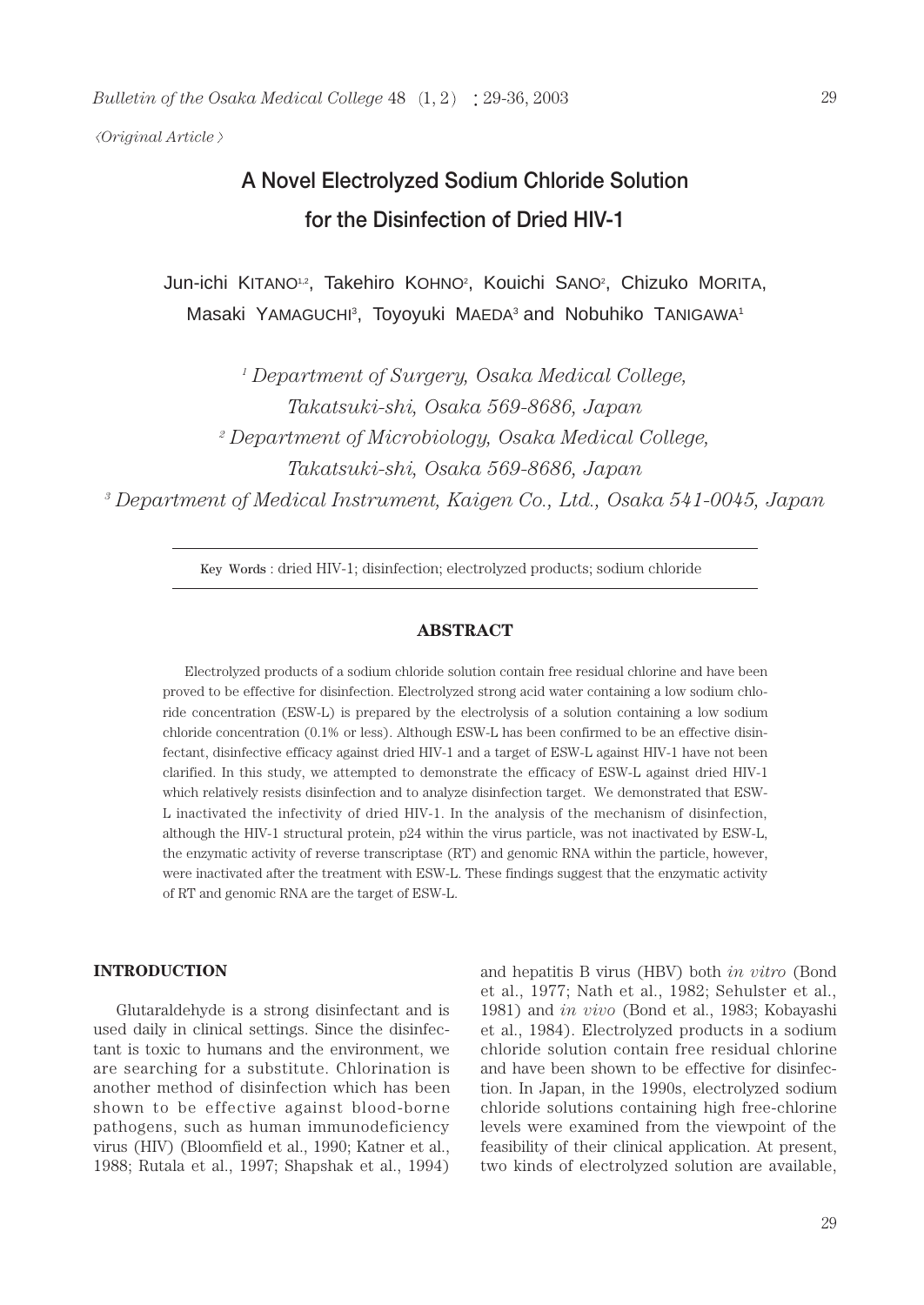namely, electrolyzed strong acid water (ESW) and electrolyzed weak acid water (EWW). ESW is prepared from sodium chloride solution. To obtain ESW, a sodium chloride solution is electrolyzed with positive and negative electrodes in wells separated by a cationic membrane. ESW is obtained by electrolysis of salt solutions at high concentrations in the well of the positive electrode (Kumon, 1997).

ESW is effective against many microbes (Abe et al., 1994; Iwasawa and Nakamura, 1996; Iwasawa et al., 1993) including *Bacillus subtilis* (Sakashita et al., 2002) and *Mycobacterium tuberculosis* (Iwasawa and Nakamura, 1993). Another electrolyzed solution of sodium chloride, EWW, obtained by electrolysis of solutions containing high sodium chloride concentrations in a single well without a cationic membrane, has been applied for disinfection. EWW has been demonstrated to be effective against various bacteria (Yoh et al., 1994; Wu et al., 1996) and blood-borne viruses (Kakimoto et al., 1997). Iwasawa and Nakamura (1996) demonstrated that EWW is suitable for stable disinfection. Both EWW and ESW, however, corrode instruments and facilities in hospitals owing to their high salt concentrations. To minimize its corrosive effect, ESW was prepared by the electrolysis of a solution containing a low sodium chloride concentration (0.1% or less) and was confirmed to be effective as a disinfectant (ESW-L) (Iwasawa and Nakamura, 1996). ESW-L is suitable for application in clinical settings. ESW-L is well established as a bactericidal disinfectant (Tsuji et al., 1999; Kiura et al., 2002) and its inactivation potential against the infectivity of bloodborne viruses in suspension has been demonstrated (Morita et al., 2000; Tagawa et al., 2000).

Hanson et al. (1989) demonstrated that HIV-1 had a residual infectivity of the same value after having been dried and immersed in buffered saline. They also demonstrated that disinfectants effective against wet HIV-1 cannot be assumed to be equally effective against dried HIV-1. Although Morita et al. (2000) stated that ESW-L has an inactivation potential against the infectivity of HIV-1 particles in suspension, they did not demonstrate the efficacy of ESW-L against dried HIV-1. They also did not demonstrate the disinfection mechanism of ESW-L against HIV-1. In this study, we attempted to demonstrate the efficacy of ESW-L against HIV-1 and in detail its targets.

#### **Materials and Methods**

# *2.1. Electrolyzed strong acid water containing sodium chloride at a low concentration (ESW-L)*

ESW-L was prepared in an electrolysis apparatus (CLEANTOP WM-1, Kaigen Co., Ltd., Osaka, Japan). The apparatus consisted of two wells separated by a cationic membrane (Nafion 450, Dupont, New York, USA), with the positive and negative electrode in the other well electrode installed in one well. Ten liters of 0.05% NaCl in tap water was electrolyzed for 45 min at room temperature using a 3 A current. ESW-L, whose ORP, pH, free-chlorine concentration and temperature were 1,053 mV, 2.34, 4.20 ppm and 27.5 respectively, was obtained from the well with the positive electrode. Alkaline water, whose ORP, pH and available-chlorine concentration were -680 mV, 11.45 and 0 ppm, respectively, was obtained from the well with the negative electrode. ORP, pH and available-chlorine concentration were measured with an ORP meter (D-14, Horiba, Kyoto, Japan), a pH meter (D-14, Horiba) and a freechlorine meter (Hach, Colorado, USA), respectively.

## *2.2. Infectivity assay of dried-HIV-1-infected cells*

The micro-carrier test (Shimakoshi, 1995) was performed to determine the effect of ESW-L on infectivity of dried-HIV-1-infected cells. In brief, 5  $\mu$ l of the HIV-1-infected Molt-4 cell suspension at 2x107 cells/ml was dried on a well of a microplate at room temperature for 2 h in a biosafety cabinet. The well was treated with 100  $\mu$ l of ESW-L at room temperature for the designated time. To neutralize ESW-L 100  $\mu$ 1 of 3% bovine serum albumin solution and  $100 \mu$  of alkaline water were added to the well and washed 3 times with 200  $\mu$ 1 of 150 mM phosphate-buffered saline (pH 7.2). Uninfected Molt-4 cells were inoculated into the well at a density of  $1x10^4$  cells/well, and cultured for 2 weeks in 200  $\mu$ l of the RPMI-1640 medium supplemented with 10% fetal bovine serum (FBS). The culture supernatant was harvested for the measurement of HIV-1 reverse transcriptase activity using a non-radioisotopic RT assay kit (Asahi Chemical Industry, Shizuoka, Japan) (Nakano et al., 1994; Sano et al., 1995).

## *2.3. Detection of reverse transcriptase activity*

Twenty-five microliters of  $1,000 \mu$ U/ml HIV-1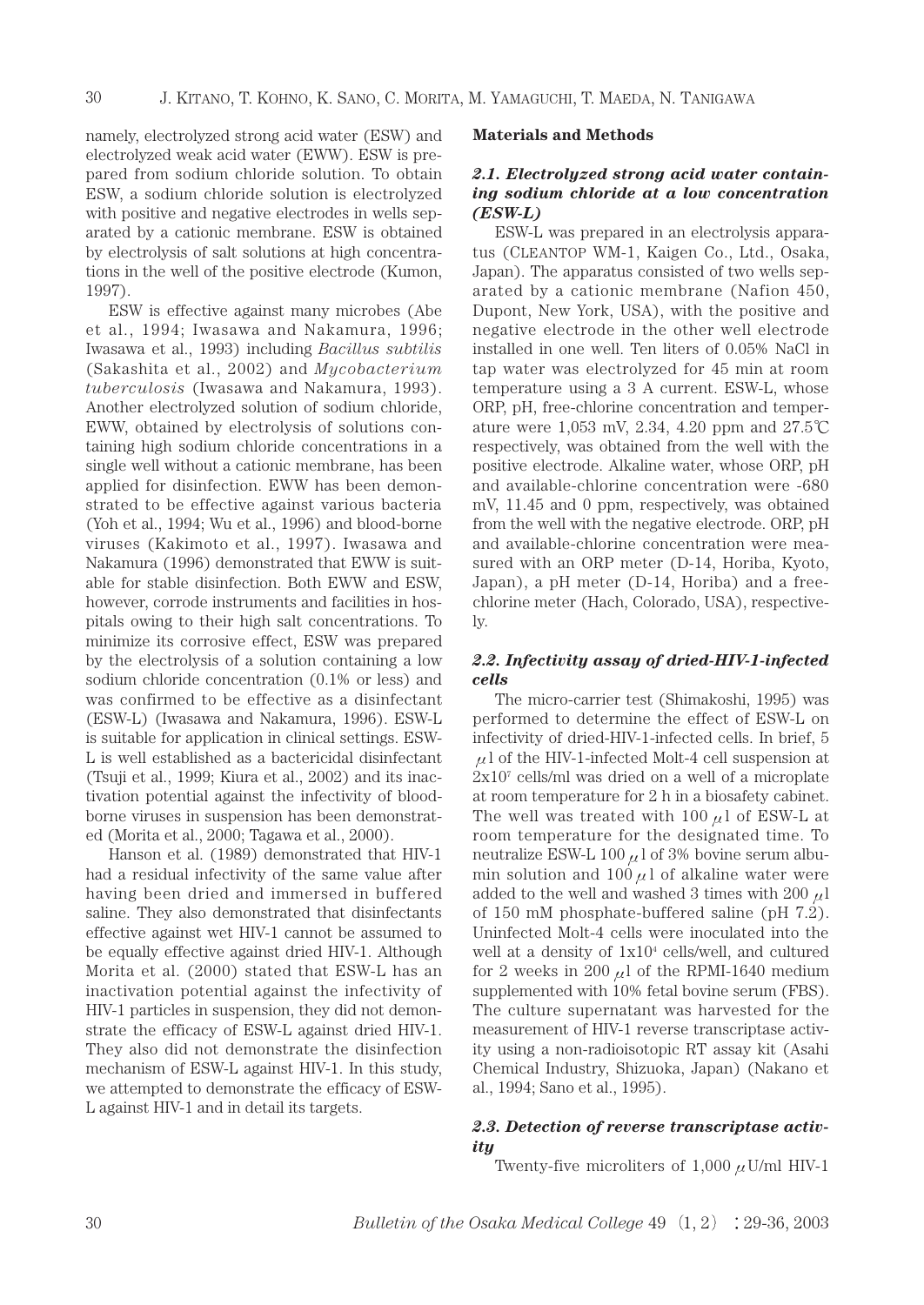rRT (Saitoh et al., 1990) solution in 0.05 M Tris-HCl buffer (pH 7.8) and the same volume of HIV-1 suspension containing approximately 102.6 TCID50/50  $\mu$ 1 of the virus in RPMI-1640 supplemented with 10% FBS were mixed separately with 175  $\mu$ l of ESW-L. The mixture were then allowed to stand at room temperature for the designated time. The residual free chlorine in and pH of the mixtures were neutralized by adding 180  $\mu$ l of 3% BSA and  $125 \mu l$  of alkaline water. RT activities in the final RT solution and virus suspension were measured with a nonradioisotopic RT assay kit.

## *2.4. Detection of HIV-1 p24 antigenicity*

To evaluate the efficacy of ESW-L on antigenicity of structural protein of HIV-1, we used HIV-1 p24 assay kit (Retro-tek HIV-1 p24 antigen ELISA, ZeptoMerix Co., NY, USA) as a quantitative assay. Twenty-five microliters of the HIV-1 p24 protein solution from the HIV-1 p24 assay kit was mixed with 175  $\mu$ 1 of ESW-L, and 25  $\mu$ 1 of HIV-1 suspension containing approximately 102.6 TCID $_{50}/50 \mu$ 1 of the virus in RPMI-1640 supplemented with 10% FBS was mixed with 175  $\mu$ l of ESW-L. These mixtures were allowed to stand at room temperature for the designated time, and were analyzed for p24 antigen using the kit.

#### *2.5. Detection of HIV-1 gene*

Twenty-five microliters of the HIV-1 suspension containing approximately  $1 \times 104$  TCID<sub>50</sub>/50  $\mu$ 1 of the virus in RPMI-1640 supplemented with 10% FBS was mixed with  $175 \mu l$  of ESW-L. The viral RNA was amplified by RT-PCR using the GeneAmp EZ rTh RNA kit (BioRad, USA) with the following primer pairs: M667/AA55 for the LTR region, SK-38/SK-424 for the gag region, mpol-1/mpol-2 for the pol region and DM-151/DM-152 for pAW 109 RNA as a standard RNA of the kit. RT-PCR products were electrophoresed, stained with  $0.5 \mu$  g/ml etidium bromide solution and observed under an ultraviolet transilluminator. The size marker DNA (AmpliSize Molecular Ruler, BioRad, USA) suspension was mixed with the same volume of ESW-L, and electrophoresed on a polyacrylamide gel. Resulting bands were compared with those of the DNA mixed with unelectrolyzed sodium chloride.

#### **Results**

## *3.1. Effect of ESW-L on infectivity of dried-HIV-1-infected cells*

To examine whether ESW-L inactivates the infectivity of dried HIV-1-infected cells, virus in the culture supernatant obtained following co-cultivation of uninfected cells and ESW-L-treated HIV-1-infected cells was measured as a reproduced RT activity. HIV-1 in the culture supernatant decreased in a time-dependent manner from the time of contact with ESW-L (Fig. 1). The activity reached undetectable levels within 5 min of contact time. In contrast, HIV-1 in the culture supernatant obtained following co-cultivation of HIV-1-infected cells and unelectrolyzed sodiumchloride-treated HIV-1-infected cells did not exhibit any decrease in the reproduction of the virus. These data indicate that ESW-L is able to inactivate the infectivity of dried-HIV-1-infected cells.



Fig. 1 Inactivation of infectivity of dried-HIV-1 infected cells

Dried-HIV-1-infected cells on a microplate well were treated with ESW-L for the designated time and cultured with uninfected cells for 14 days, and the reproduced RT activity of the culture supernatant was measured (closed circles). The dried-HIV-1 infected cells were treated with unelectrolyzed 0.05% sodium chloride solution, cultured with uninfected cells, and examined for their reproduction of RT activity in the same manner (open circles).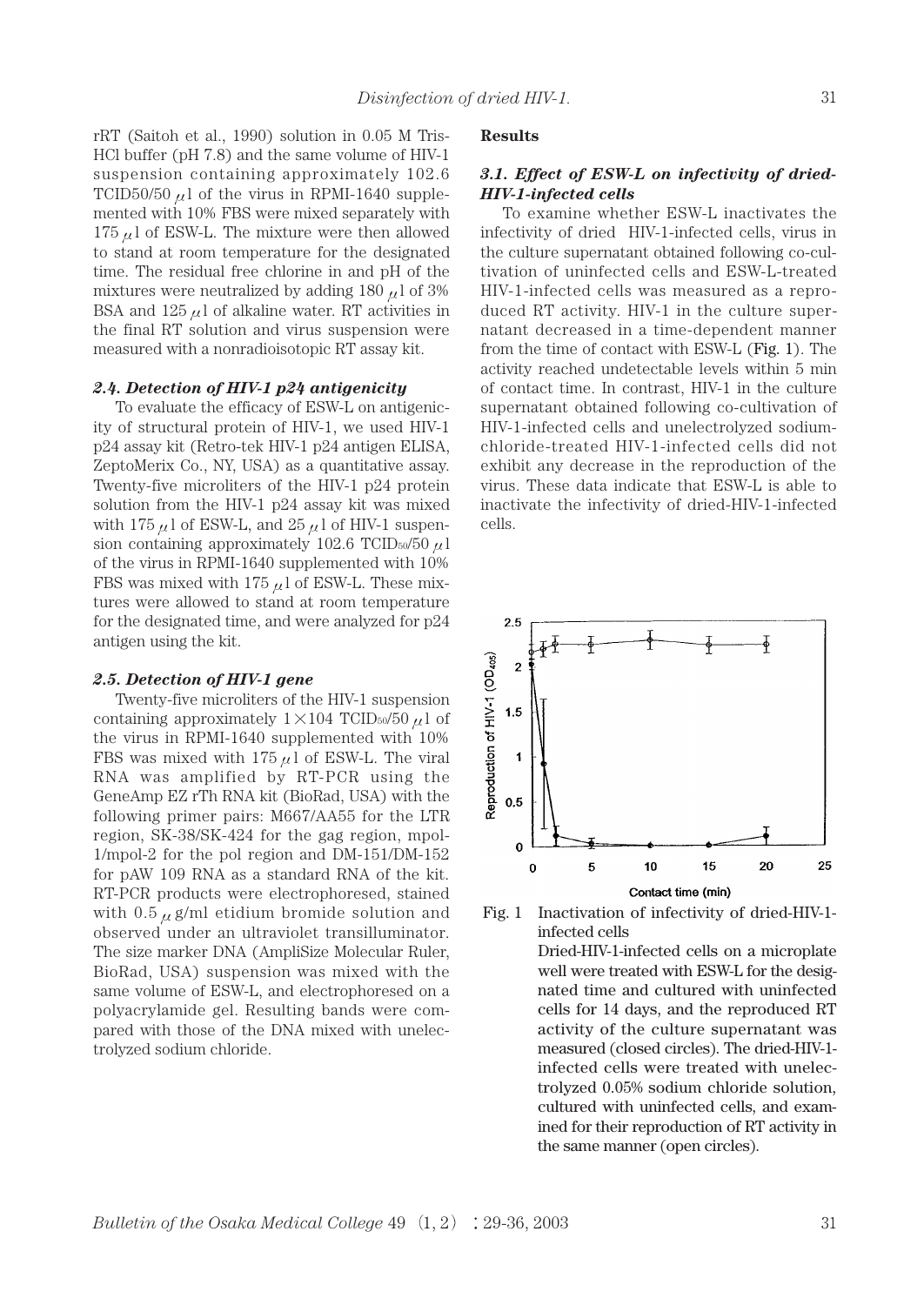## *3.2.Effect of ESW-L on the antigenicity of HIV-1 structural protein*

To clarify which viral component was inactivated by the electrolyzed products, the direct effect of ESW-L on the antigenicity of HIV-1 p24 was examined. The antigenicity of the HIV-1 p24 protein decreased in a time-dependent manner and was completely inactivated (Fig. 2a). To assure whether the structual protein in the virus particle is inactivated by ESW-L, an HIV-1 suspension was mixed with ESW-L, and the antigenicity of the p24 structural protein was measured by the HIV-1 p24 antigen capture enzyme immunoassay. The p24 antigenicity in HIV-1 virus particles decreased but was not completely inactivated (Fig. 2b). The treatment with the unelectrolyzed sodium chloride solution did not cause significant reduction in the p24 antigenicities (Figs.2 a,b).

## **3.3. Effiect of ESW-L on RT activity**

To examine whether ESW-L inactivates a viral enzyme, reverse transcriptase (RT) activity in a mixture of HIV-1 rRT and ESW-L was measured. RT activity decreased below the background level within 3 min (Fig. 3a). The kinetics of the decrease was almost same as that observed in the experiments using recombinant HIV-1 p24 solution. Since RT activity in the mixture may not be inactivated, we further examined the direct effect of ESW-L on RT molecules in the virus particles. RT activity in the mixture of the virus and ESW-L decreased in a time-dependent manner (Fig. 3b).

## *3.4.Effect of ESW-L on nucleic acids and HIV-1 gene*

To clarify whether ESW-L destroys nucleic acids, the DNA marker solution was mixed with ESW-L and loaded on a gel. Compared with the DNA size marker without any treatment (Fig. 4, lane a), the intensity of the signal of the DNA ladder slightly decreased following mixing with unelectrolyzed sodium chloride solution (Fig. 4, lane b) and completely disappeared following treatment with ESW-L (Fig. 4, lane c). The amplicon pAW109 without any treatment revealed strong band by RT-PCR (Fig. 4, lane d) An RNA solution of pAW 109 was mixed with the unelectrolyzed sodium chloride solution (Fig. 4, lane e) or ESW-L (Fig. 4, lane f), and amplified by RT-PCR. These data indicate that ESW-L destroys both DNA and RNA.

In order to confirm whether ESW-L destroys genomic RNA in viral particles, a mixture of viral suspension and ESW-L was examined by RT-PCR



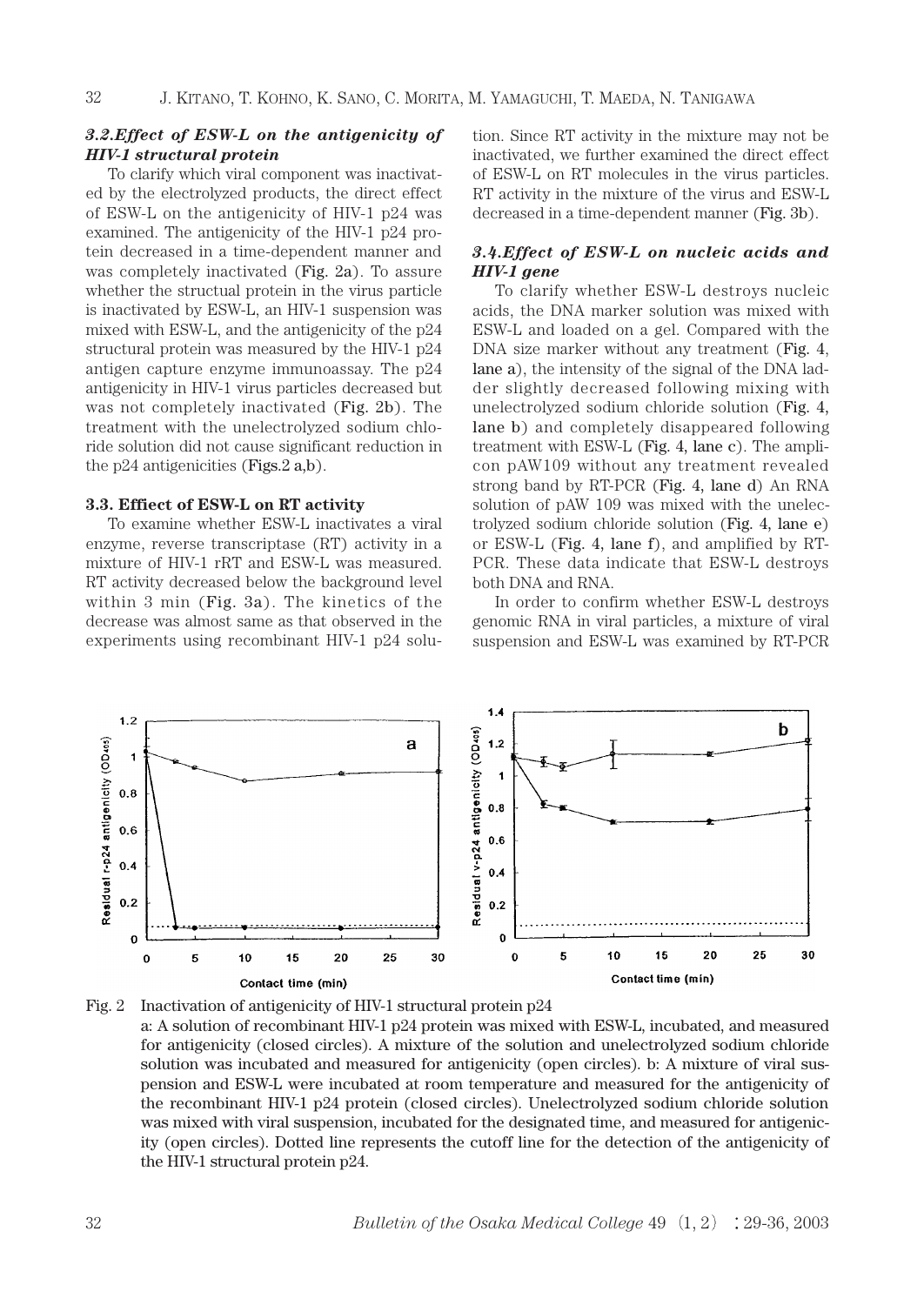



a: Recombinant HIV-1 RT solution was treated with ESW-L (closed circles) or unelectrolyzed sodium chloride solution (open circles), and measured for RT activity. b: Viral solution was treated with ESW-L at room temperature, and measured for RT activity (closed circles). The viral solution was mixed with unelectrolyzed sodium chloride solution, incubated at room temperature, and measured for RT activity (open circles). Dotted line represents the cutoff line for the detection of HIV-1 RT activity in the culture supernatant.



Fig. 4 Destruction of nucleic acid by ESW-L The DNA marker solution was mixed with unelectrolyzed sodium chloride solution (lane b) or ESW-L (lane c) and compared with untreated DNA marker solution (lane a) on the gel. An RNA solution of pAW 109 was mixed with unelectrolyzed sodium chloride solution (lane e) or ESW-L (lane f), and amplified by RT-PCR. The RNA was simply amplified pAW 109 without any treatment (lane d). Lane M indicated marker for bp.



Fig. 5 Destruction of genomic RNA in viral particles by ESW-L

> The HIV-1 suspension was mixed with ESW-L, and amplified for LTR (lane b), pol (lane d) and gag (lane f) genes. The mixture with unelectrolyzed sodium chloride solution was examined in the same manner for LTR (lane a), pol (lane c) and gag (lane e) genes. The positive-control pAW109 RNA was well amplified in the assay (lane g). Lane M indicated marker for bp.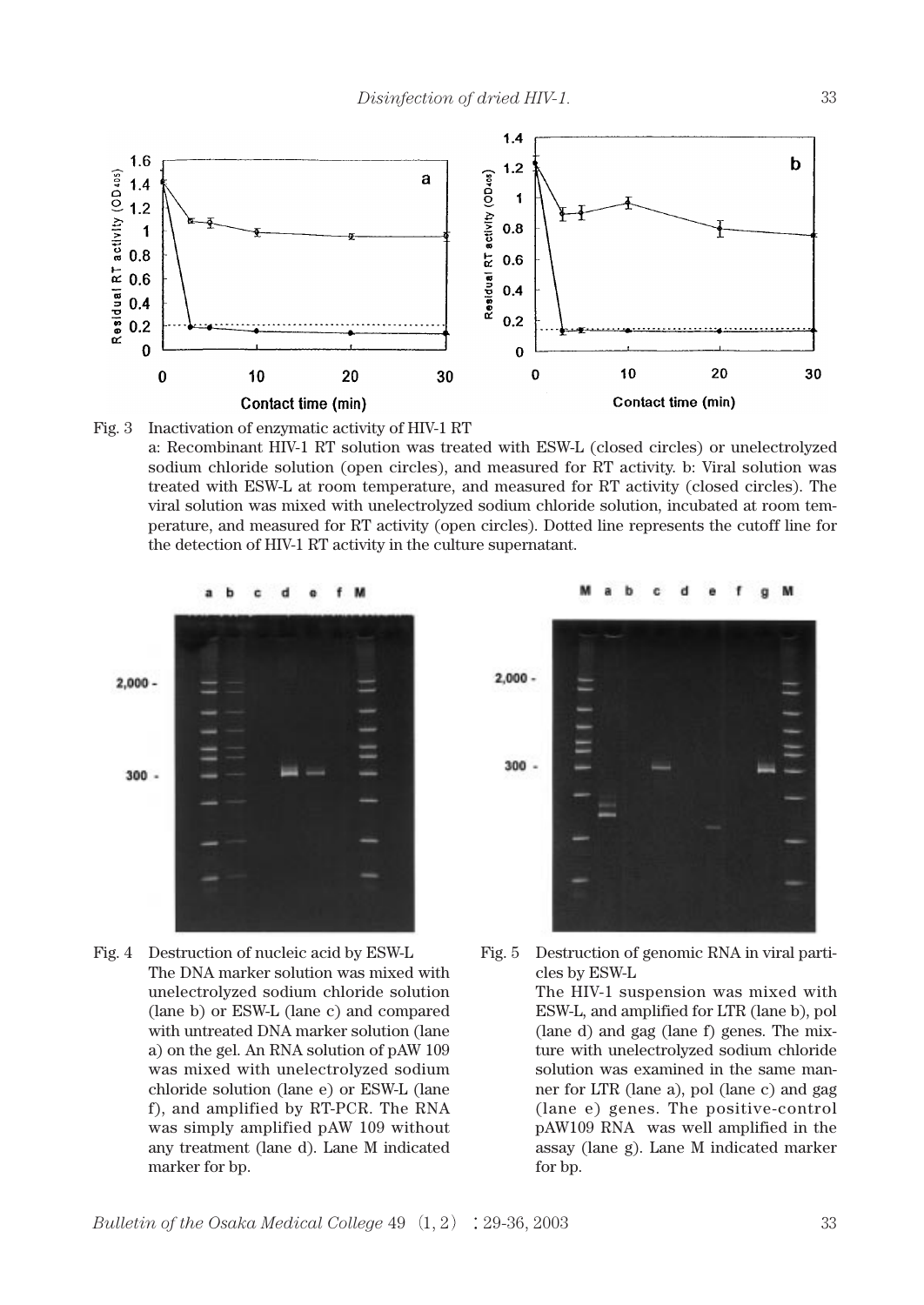analysis for genes of LTR, pol, and gag regions. The genes of LTR, pol, and gag were amplified from the viral suspension mixed with the unelectrolyzed sodium chloride solution (Fig. 5, lanes a, c and e), but not from that mixed with ESW-L (Fig. 5, lanes b, d and f) were amplified by RT-PCR. The positive-control pAW109 RNA was well amplified in the assay (Fig. 5, lane g). Lane M indicated marker for bp.

## **Discussion**

Hanson et al. (1989) demonstrated that dried HIV is relatively resistant against disinfectants compared with wet HIV. In this study, we successfully demonstrated that ESW-L inactivated the infectivity of dried HIV-1. In the analysis of the mechanism of disinfection, the enzymatic activity of RT and genomic RNA in the virus, however, was degenerated after the treatment with ESW-L; ESW-L directly destroyed the RT molecules and the RNA within the virus particles. These findings suggest that the viral RT molecules and the viral RNA in HIV-1 are targets of ESW-L. Kiura et al. (2002) demonstrated that the destruction of nucleic acids by ESW-L is not always necessary to kill bacteria. In the case of HIV-1, since the virion is much smaller than bacteria, ESW-L probably penetrated its envelope, reached the viral RNA easily and destroyed the nucleic acid. The viral protein p24, however, is less subject to disinfectants. The findings indicated that the inactivation of viral protein within the particles is not always necessary to inactivate the infectivity of HIV-1. The findings also suggest that degeneration of structural protein is not suitable to evaluate the efficacy of disinfectants.

For the disinfection of endoscopes in a clinical setting, aldehydes have been used (Hanson 1990; Jeng et al., 1987; Reynolds et al., 1992; Rutala et al., 1991; Working Party of the British Society of Gastroenterology Endoscopy Committee, 1998). Although glutaraldehyde has been throughly evaluated as a suitable chemical for the disinfection of blood-borne pathogenic viruses (Meester et al., 1995; Russell, 1994) such as HBV (Bond et al., 1983; Kobayashi et al., 1984) and HIV (Hanson 1990), insufficient rinsing of the chemical may cause bloody diarrhea and abdominal cramps (Durante et al., 1992). The chemical exhibited cytotoxic and genotoxic potentials in cultured human cells (St-Clair et al., 1991; Sun et al., 1990). These reports indicated that a new disinfectant with low toxicity to humans is required.

There are several disinfectants that are not as toxic as glutaraldehyde. These include peracetic acid, hydrogen peroxidase, and orthophthalaldehyde. Such disinfectants, though effective, still be corrodent to medical apparatus or irritant to human (Alvarado et al., 2000). ESW-L does not irritate skin and eyes and damage endscopes (Tsuji et al., 1999). Since ESW-L is a novel electrolyzed sodium chloride solution, only four articles have been published as regards its application to bacteria and fungi (Tsuji et al., 1999; Kiura et al., 2002), and to blood-borne viruses (Morita et al., 2000; Tagawa et al., 2000). The disinfection spectrum almost covers relatively insensitive microorganisms, such as *Mycobacteria*, *Bacillus* spores and "hepadnaviruses". Although it was of a big problem that infectivity remains in dried HIVinfected cells which attached to medical instruments, we clarify ESW-L can inactivate the infectivity of dried HIV. ESW-L may be a promising substance for disinfection.

## **Acknowledgments**

We thank Ms. K. Matsumura and Ms. E. Daikoku for their laboratory assistance. This study was performed under the industry-university cooperative study program and supported in part by a grant for AIDS prevention from the Life Insurance Association of Japan.

## **REFERENCES**

- ABE S, MIYA Y, OKUDA R: Inactivation of hepatitis B virus by high oxidation potential water. J Conserv Dent 37: 1616-1623, 1994 (in Japanese)
- ALVARADO CJ, REICHELDERFER M, The 1997, 1998, and 1999 APIC Guidelines Committees: APIC guideline for infection prevention and control in flexible endscopy. Am J Infect Control 28: 138- 155, 2000
- BLOOMFIELD SF, SMITH-BURCHNELL CA, DALGLEISH AG: Evaluation of hypochlorite-releasing disinfectants against the human immunodeficiency virus (HIV). J Hosp Infect 15: 273-278, 1990
- BOND WW, PETERSEN NJ, FAVERO MS: Viral hepatitis B. Aspects of environmental control. H. L. S 14: 235-252, 1977
- BOND WW, FAVERO MS, PETERSEN NJ, EBERT JW: Inactivation of hepatitis B virus by intermediateto-high-level disinfectant chemicals. J Clin Microbiol 18: 535-538, 1983
- DURANTE L, ZULTY JC, ISRAEL E, POWERS PJ, RUS-SELL RG, QIZILBASH AH, MORRIS JG Jr: Investigation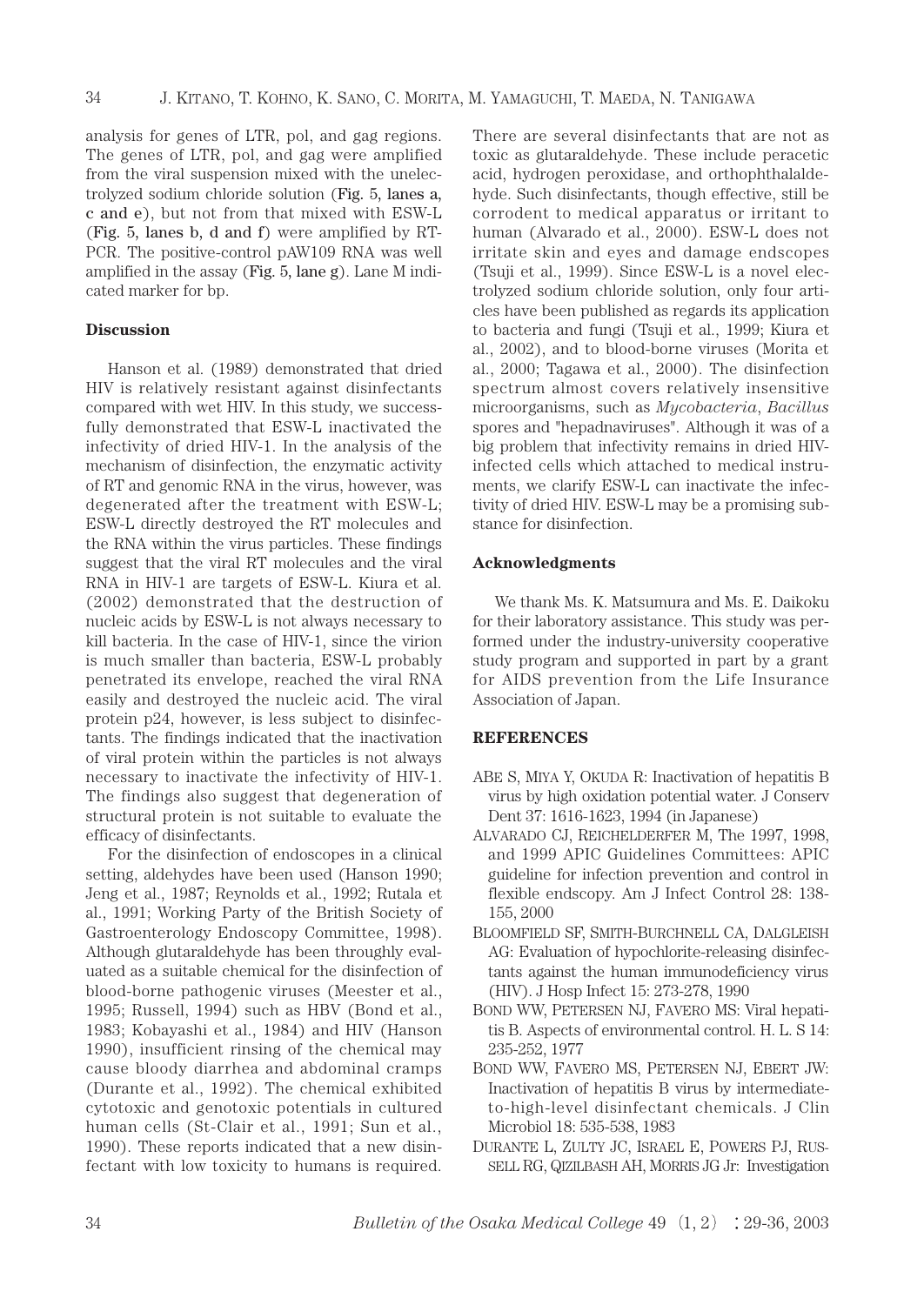of an outbreak of bloody diarrhea: association with endoscopic cleaning solution and demonstration of lesions in an animal model. Am J Med 92: 476-480, 1992

- HANSON PJ: AIDS: practising safe endoscopy. Baillieres Clin Gastroenterol 4: 477-494, 1990
- HANSON PJ, GOR D, JEFFRIES DJ, COLLINS JV: 1989. Chemical inactivation of HIV on surfaces. BMJ 298: 862-864, 1989
- IWASAWA A and NAKAMURA Y: Bactericidal effect of acidic electrolyzed water-comparison of chemical acidic sodium hydrochloride (NaOCl) solution. J Jpn Assoc Infect Dis 70: 915-922, 1996 (in Japanese)
- IWASAWA A and NAKAMURA Y: Antimicrobial activity of aqua oxidized water. Clin Bacteriol 20: 469-473, 1993 (in Japanese)
- IWASAWA A, NAKAMURA Y, OKADA J, MIZUNO T: Antiviral activity of acid water. Clin Bacteriol 20: 231-236, 1993 (in Japanese)
- JENG HW, FEIGAL RJ, MESSER HH: Comparison of the cytotoxicity of formocresol, formaldehyde, cresol, and glutaraldehyde using human pulp fibroblast cultures. Pediatr Dent 9: 295-300, 1987
- KAKIMOTO K, HAYASHI K, NAKANO T, SANO K, SIMOKAWA T, NAKAI M: Effects of electrolytic products of sodium chloride on HIV-1 infectivity and HBs immunoreactivity. Environ Infections 12: 1-4, 1997 (in Japanese).
- KANTER HP, BUCKLEY RL, SMITH MU, HENDERSON AM: Endoscopic cleaning and disinfection procedures for preventing iatrogenic spread of human immunodeficiency virus. J Fam Pract 27: 271-276, 1988
- KIURA H, SANO K, MORIMATSU S, NAKANO T, MORI-TA C, YAMAGUCHI M, MAEDA T, KATSUOKA Y: Bactericidal activity of electrolyzed acid water from solution containing sodium chloride at low concentration, in comparison with that at high concentration. J Microbiol Methods 49: 285-293, 2002
- KOBAYASHI H, TSUZUKI M, KOSHIMIZU K, TOYAMA H, YOSHIHARA N, SHIKATA T, ABE K, MIZUNO K, OTOMO N, ODA T: Susceptibility of hepatitis B virus to disinfectants or heat. J Clin Microbiol 20: 214-216, 1984
- KUMON K: What is functional water? Artif Organs Jan 21: 2-4, 1997
- MEESTER HHM, VAN LOENEN AC, DE GOEDE PNFC, KOELEMAN JGM: Glutaraldehyde: current status and uses. Infect Control Hosp Epidemiol 16: 621- 622, 1995
- MORITA C, SANO K, MORIMATSU S, KIURA H, GOTO T, KOHNO T, HONG W, MIYOSHI H, IWASAWA A,

NAKAMURA Y, TAGAWA M, YOKOSUKA O, SAISHO H, MAEDA Y, KATSUOKA Y: Disinfective potential of electrolyzed solutions containing sodium chloride at low concentration. J Virol Methods 85: 163-174, 2000

- NAKANO T, SANO K, ODAWARA F, SAITOH Y, OTAKE T, NAKAMURA T, HAYASHI K, MISAKI H, NAKAI M: Improvement and evaluation of new non-radioisotopic reverese transcriptase assay. J Jpn Assoc Infect Dis 68: 923-931, 1994
- NATH N, FANG CT, DODD RY: Inactivation of DNApolymerase associated with hepatitis B virus. J Med Virol 10: 131-140, 1982
- REYNOLDS CD, RHINEHART E, DREYER P, GOLD-MANN DA: Variability in reprocessing policies and procedures for flexible fiberoptic endoscopes in Massachusetts hospitals. Am J Infect Control 20: 283-290, 1992
- RUSSEL AD: Glutaraldehyde: current status and uses. Infect Control Hosp Epidemiol 15: 724-733, 1994
- RUTALA WA, CLONTZ EP, WEBER DJ, HOFFMANN KK: Disinfection practices for endoscopes and other semicritical items. Infect Cont Hosp Epidemiol 12: 282-288, 1991
- RUTALA WA and WEBER DJ: Uses of inorganic hypochlorite (bleach) in health-care facilities. Clin Microbiol Rev 10: 597-610, 1997
- SAITOH A, IWASAKI H, NAKATA A, ADACHI A, SHINA-GAWA H: Overexpression of human immunodeficiency virus type 1 reverse transcriptase in Escherichia coli and purification of the enzyme. Microbiol Immunol 34: 509-521, 1990
- SAKASHITA M, IWASAWA A, NAKAMURA Y: Antimicrobial effects and efficacy on habitually hand-washing of strong acidic electrolyzed watera comparative study of alcoholic antiseptics and soap and tap water. J Jpn Assoc Infect Dis 76: 373-377, 2002
- SANO K, ODAWARA F, NAKANO T, MORIMATSU S, NAKAMURA T, SAITOH Y, JIANG Y, MISAKI H, SAKAI Y, NAKAI M: Comparable sensitivities for detection of HIV-1 reverse transcriptase (RT) and other polymerases by RT assays requiring no radioisotopic materials. J Virol Methods 53: 235-244, 1995
- SEHULSTER LM, HOLLINGER FB, DREESMAN GR, MELNICK JL: Immunological and biophysical alteration of hepatitis B virus antigens by sodium hypochlorite disinfection. Appl Environ Microbiol 42: 762-767, 1981
- SHAPSHAK P, MCCOY CB, SHAH SM, PAGE JB, RIVERS JE, WEATHERBY NL, CHITWOOD DD, MASH DC: Preliminary laboratory studies of inactivation of HIV-1 in needles and syringes contain-